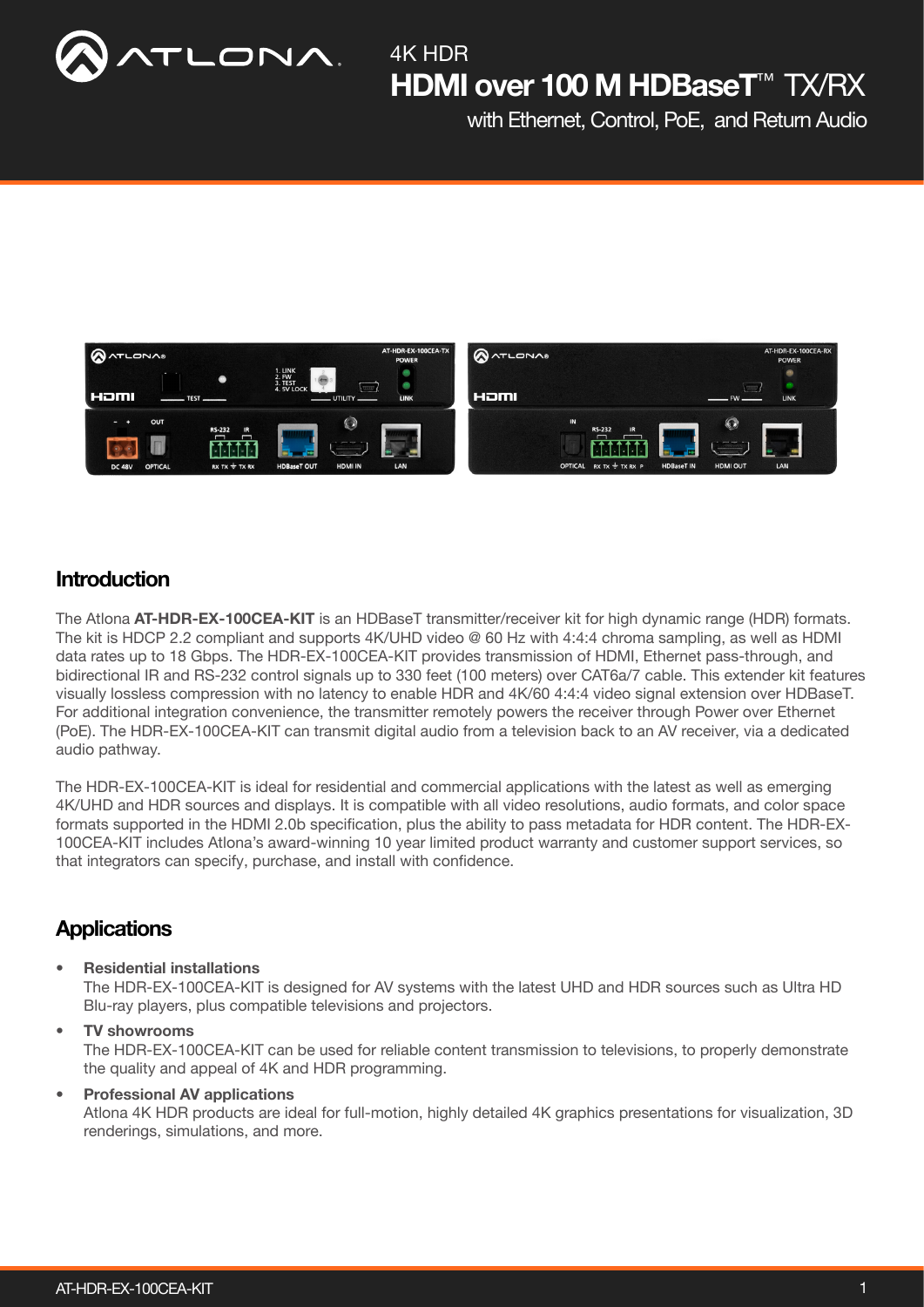

with Ethernet, Control, PoE, and Return Audio

### Key Features

#### 4K/UHD capability @ 60 Hz with 4:4:4 chroma sampling, plus support for HDR formats

- Compatibility with new and emerging 4K/UHD and HDR-capable sources and displays.
- Compatible with 4K HDR10 @ 60 Hz and Dolby<sup>®</sup> Vision<sup>™</sup> @ 30 Hz.
- Fully supports video resolutions, audio formats, and color space formats in the HDMI 2.0b specification.

#### HDCP 2.2 compliant

- Adheres to latest specification for High-bandwidth Digital Content Protection.
- Allows protected content stream to pass between authenticated devices.

#### HDBaseT extender kit for HDMI, Ethernet, power, and control up to 330 feet (100 meters)

- Extends HDMI up to 330 feet (100 meters) @ 4K HDR using CAT6a/7 cable.
- Uses easy-to-integrate category cable for low-cost, reliable system installation.

#### Receiver powered by transmitter via PoE (Power over Ethernet)

- Power for receiver is supplied by transmitter over HDBaseT.
- Allows convenient receiver installation at a display or projector without the need for local AC power.

#### Extends RS-232, IR, Ethernet, and CEC control signals over HDBaseT

- Bidirectional extension of RS-232, IR, and Ethernet control signals.
- Eliminates multiple cable runs between source, control system, and display.

#### Visually lossless compression

- Enables HDBaseT transmission of HDMI up to 18 Gbps using extremely light video compression with no latency.
- Innovative signal extension solution delivers very high, pristine image quality.

#### Delivers return audio from a TV via dedicated audio pathway

- Provides a return audio pathway from a television to an AV receiver, with TOSLINK digital audio interfaces at the receiver and transmitter.
- Easy and convenient integration of television audio for over-the-air broadcasts, OTT (over-the-top) media services, and more.

#### HDBaseT link status testing

- Free software utility available for testing integrity of the HDBaseT cable link between the transmitter and the receiver.
- Provides real-time link status, plus detailed HDBaseT and HDMI signal information.
- Quick, easy verification or troubleshooting of RJ-45 termination or twisted pair cable quality.
- Test button and LED also available on the transmitter for checking HDBaseT link integrity.

#### Award-winning 10 year limited product warranty

- Ensures long-term product reliability and performance in residential and commercial systems.
- Specify, purchase, and install with confidence.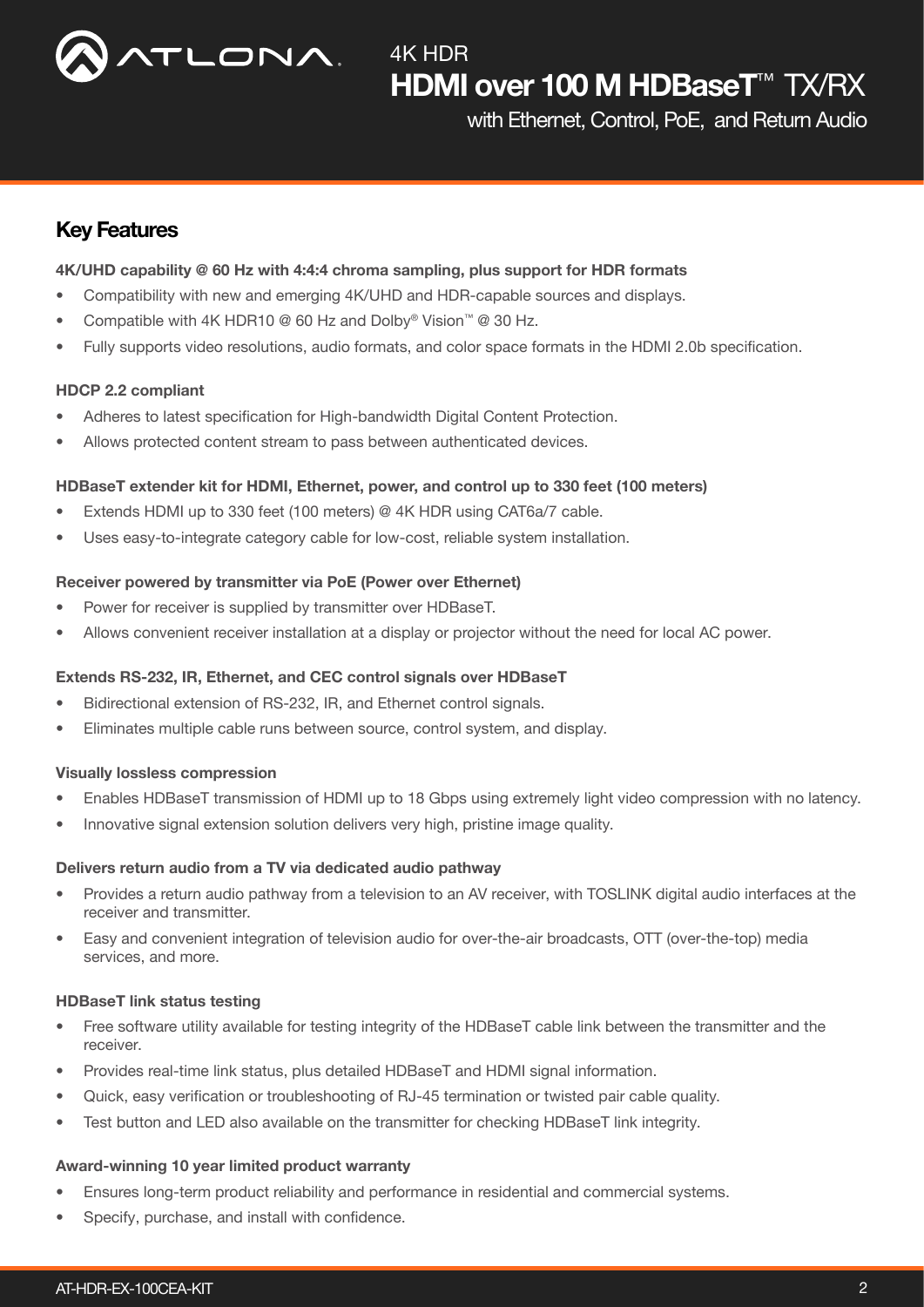

with Ethernet, Control, PoE, and Return Audio

## **Specifications**

| Video                                    |                                                                                                                                                                     |     |                                                                                                         |                                                                    |                                                                      |     |  |
|------------------------------------------|---------------------------------------------------------------------------------------------------------------------------------------------------------------------|-----|---------------------------------------------------------------------------------------------------------|--------------------------------------------------------------------|----------------------------------------------------------------------|-----|--|
| Signal                                   | Input - HDMI / HDBaseT                                                                                                                                              |     |                                                                                                         |                                                                    |                                                                      |     |  |
|                                          | Output - HDMI / HDBaseT                                                                                                                                             |     |                                                                                                         |                                                                    |                                                                      |     |  |
| <b>Copy Protection</b>                   | <b>HDCP 2.2</b>                                                                                                                                                     |     |                                                                                                         |                                                                    |                                                                      |     |  |
| <b>Pixel Clock</b>                       | 600 MHz                                                                                                                                                             |     |                                                                                                         |                                                                    |                                                                      |     |  |
| HD/SD                                    | 4096×2160 @ 24/25/30/50/60 Hz<br>3840×2160 @ 24/25/30/50/60 Hz<br>2048x1080p<br>1920x1080p @ 23.98/24/25/<br>29.97/30/50/59.94/60 Hz<br>1920x1080i @ 50/59.94/60 Hz |     |                                                                                                         | 720p@50/59.94/60Hz<br>720x576p<br>720x576i<br>720x480p<br>720x480i |                                                                      |     |  |
| <b>VESA</b><br>All resolutions are 60 Hz | 2560×2048<br>2560×1600<br>2048×1536<br>1920×1200<br>1680×1050<br>1600×1200<br>1600×900<br>1440×900<br>1400×1050                                                     |     | 1366×768<br>1360×768<br>1280×1024<br>1280×800<br>1280×768<br>1152×768<br>1024×768<br>800×600<br>640×480 |                                                                    |                                                                      |     |  |
| <b>Color Space</b>                       | YUV, RGB                                                                                                                                                            |     |                                                                                                         |                                                                    |                                                                      |     |  |
| Chroma Subsampling                       | 4:4:4, 4:2:2, 4:2:0                                                                                                                                                 |     |                                                                                                         |                                                                    |                                                                      |     |  |
| <b>Color Depth</b>                       | 8-bit, 10-bit, 12-bit                                                                                                                                               |     |                                                                                                         |                                                                    |                                                                      |     |  |
| <b>HDR</b>                               | 4K HDR10 @ 60 Hz and Dolby® Vision™ @ 30 Hz                                                                                                                         |     |                                                                                                         |                                                                    |                                                                      |     |  |
|                                          |                                                                                                                                                                     |     |                                                                                                         |                                                                    |                                                                      |     |  |
| Audio                                    |                                                                                                                                                                     |     |                                                                                                         |                                                                    |                                                                      |     |  |
| <b>HDMI</b><br>Pass-Through Formats      | <b>PCM 2.0</b><br><b>LPCM 5.1</b><br><b>LPCM 7.1</b>                                                                                                                |     | Dolby <sup>®</sup> Digital<br>Dolby Digital Plus™<br>Dolby TrueHD<br>Dolby Atmos <sup>®</sup>           |                                                                    | DTS® Digital Surround™<br>DTS-HD Master Audio <sup>™</sup><br>DTS:X® |     |  |
| <b>Bit Depth</b>                         | Up to 24 bits                                                                                                                                                       |     |                                                                                                         |                                                                    |                                                                      |     |  |
| Sample Rate                              | 32 kHz, 44.1 kHz, 48 kHz, 88.2 kHz, 96 kHz, 176.4 kHz, 192 kHz                                                                                                      |     |                                                                                                         |                                                                    |                                                                      |     |  |
|                                          |                                                                                                                                                                     |     |                                                                                                         |                                                                    |                                                                      |     |  |
| Control                                  |                                                                                                                                                                     |     |                                                                                                         |                                                                    |                                                                      |     |  |
| <b>RS-232</b>                            | Device control and configuration<br>Supported baud rates: 2400, 4800, 9600, 19200, 38400, 57600, 115200                                                             |     |                                                                                                         |                                                                    |                                                                      |     |  |
| <b>CEC Support</b>                       | <b>Yes</b>                                                                                                                                                          |     |                                                                                                         |                                                                    |                                                                      |     |  |
| <b>Resolution / Distance</b>             | 4K/UHD - Feet / Meters                                                                                                                                              |     |                                                                                                         | 1080p - Feet / Meters                                              |                                                                      |     |  |
|                                          |                                                                                                                                                                     |     |                                                                                                         |                                                                    |                                                                      |     |  |
| HDMI IN/OUT                              | 15                                                                                                                                                                  | 5   |                                                                                                         | 30                                                                 |                                                                      | 10  |  |
| CAT <sub>5e</sub>                        | 295                                                                                                                                                                 | 90  |                                                                                                         | 330                                                                |                                                                      | 100 |  |
| CAT6/6a/7                                | 330                                                                                                                                                                 | 100 |                                                                                                         | 330                                                                |                                                                      | 100 |  |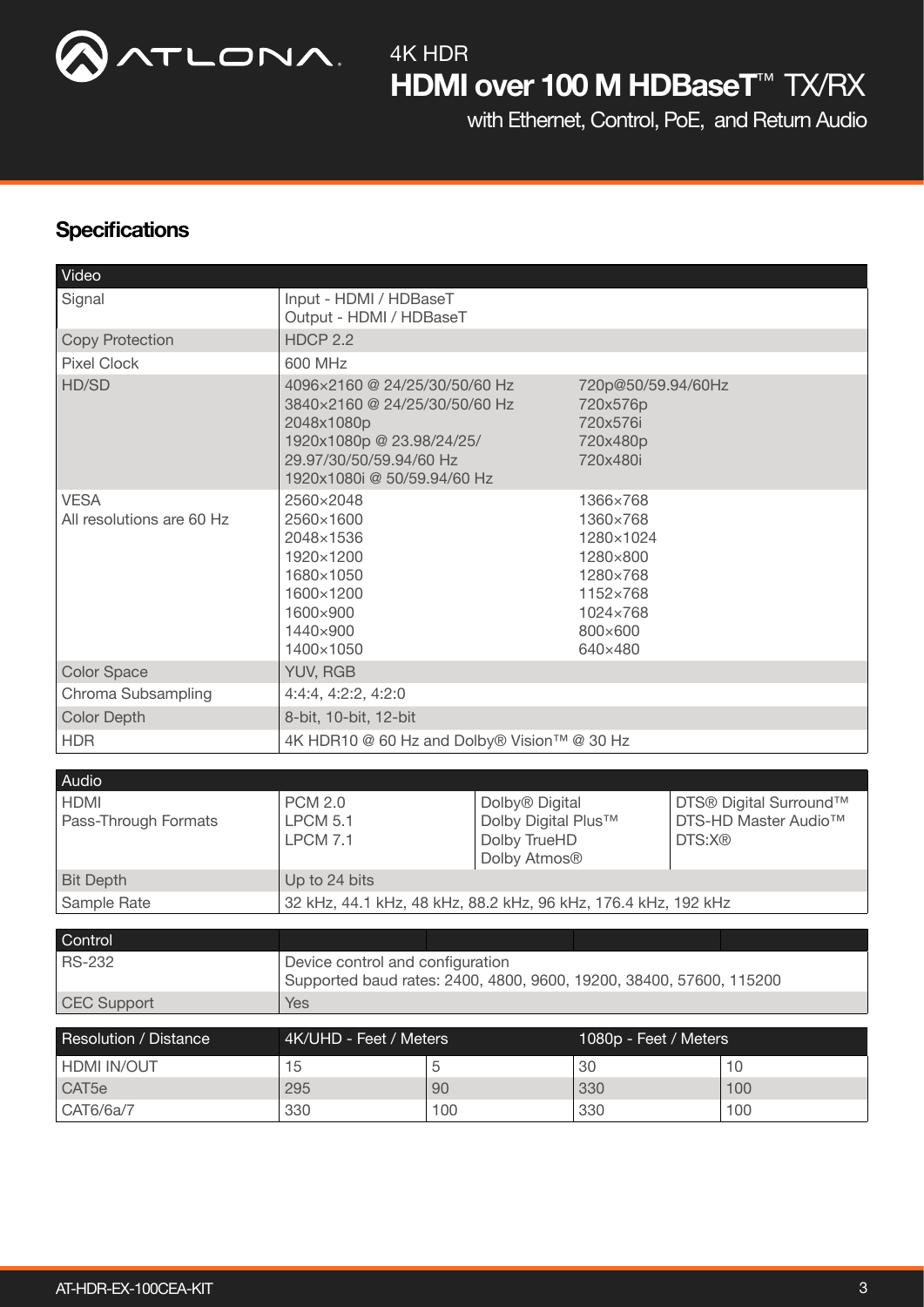

with Ethernet, Control, PoE, and Return Audio

| <b>Buttons and Indicators</b>  | Transmitter                    | Receiver                  |  |  |  |
|--------------------------------|--------------------------------|---------------------------|--|--|--|
| <b>Buttons:</b>                |                                |                           |  |  |  |
| <b>TEST</b>                    | 1 x momentary, tact-type       | N/A                       |  |  |  |
| Indicators:                    |                                |                           |  |  |  |
| <b>TEST</b>                    | 1 x LED, blue                  | N/A                       |  |  |  |
| POWER, LINK                    | 2 x LED, green                 | 2 x LED, green            |  |  |  |
| Connectors                     | Transmitter                    | Receiver                  |  |  |  |
| <b>HDMI IN</b>                 | 1 x Type A, 19-pin female      | N/A                       |  |  |  |
| HDMI OUT                       | N/A                            | 1 x Type A, 19-pin female |  |  |  |
| <b>HDBaseT IN</b>              | N/A                            | $1 \times$ RJ45           |  |  |  |
| <b>HDBaseT OUT</b>             | 1 x RJ45                       | N/A                       |  |  |  |
| <b>OPTICAL IN</b>              | N/A                            | 1 x TOSLINK™              |  |  |  |
| OPTICAL OUT                    | 1 x TOSLINK™                   | N/A                       |  |  |  |
| RS-232 / IR                    | 1 x 5-pin captive screw        | 1 x 6-pin captive screw   |  |  |  |
| <b>UTILITY</b>                 | 1 x Mini-USB                   | 1 x Mini-USB              |  |  |  |
| <b>LAN</b>                     | $1 \times$ RJ45                | 1 x RJ45                  |  |  |  |
| <b>DC 48V</b>                  | 1 - 2-pin captive screw        | N/A                       |  |  |  |
|                                |                                |                           |  |  |  |
| Environmental                  | Fahrenheit                     | Celsius                   |  |  |  |
| <b>Operating Temperature</b>   | $+32$ to $+122$                | 0 to $+50$                |  |  |  |
| <b>Storage Temperature</b>     | $-4$ to $+140$                 | $-20$ to $+60$            |  |  |  |
| <b>Operating Humidity (RH)</b> | 20% to 90%, non-condensing     |                           |  |  |  |
| Power                          | Transmitter                    | Receiver                  |  |  |  |
| Consumption                    | 5.25 W                         | 7.55 W                    |  |  |  |
| <b>External Power Supply</b>   | 100 - 240 V AC, 50/60 Hz       |                           |  |  |  |
|                                | Output: 48 V / 0.83 A DC       |                           |  |  |  |
|                                |                                |                           |  |  |  |
| Dimensions (H x W x D)         | Inches                         | <b>Millimeters</b>        |  |  |  |
| Transmitter                    | $1.02 \times 5.74 \times 3.74$ | 26 x 146 x 95             |  |  |  |
| Receiver                       | $1.02 \times 5.74 \times 3.81$ | 26 x 146 x 97             |  |  |  |
| Power Supply                   | $1.42 \times 1.81 \times 4.41$ | 36 x 46 x 112             |  |  |  |
| (AT-PS-48083-C)                |                                |                           |  |  |  |
| Weight                         | Pounds                         | Kilograms                 |  |  |  |
| Transmitter                    | 0.886                          | 0.402                     |  |  |  |
| Receiver                       | 0.873                          | 0.396                     |  |  |  |
|                                |                                |                           |  |  |  |
| Certification                  |                                |                           |  |  |  |
| Device                         | CE, FCC                        |                           |  |  |  |
| <b>Power Supply</b>            | CE, FCC, cULus, RoHS, CCC, RCM |                           |  |  |  |
| Compliance                     |                                |                           |  |  |  |
| NDAA-899                       | Yes                            |                           |  |  |  |